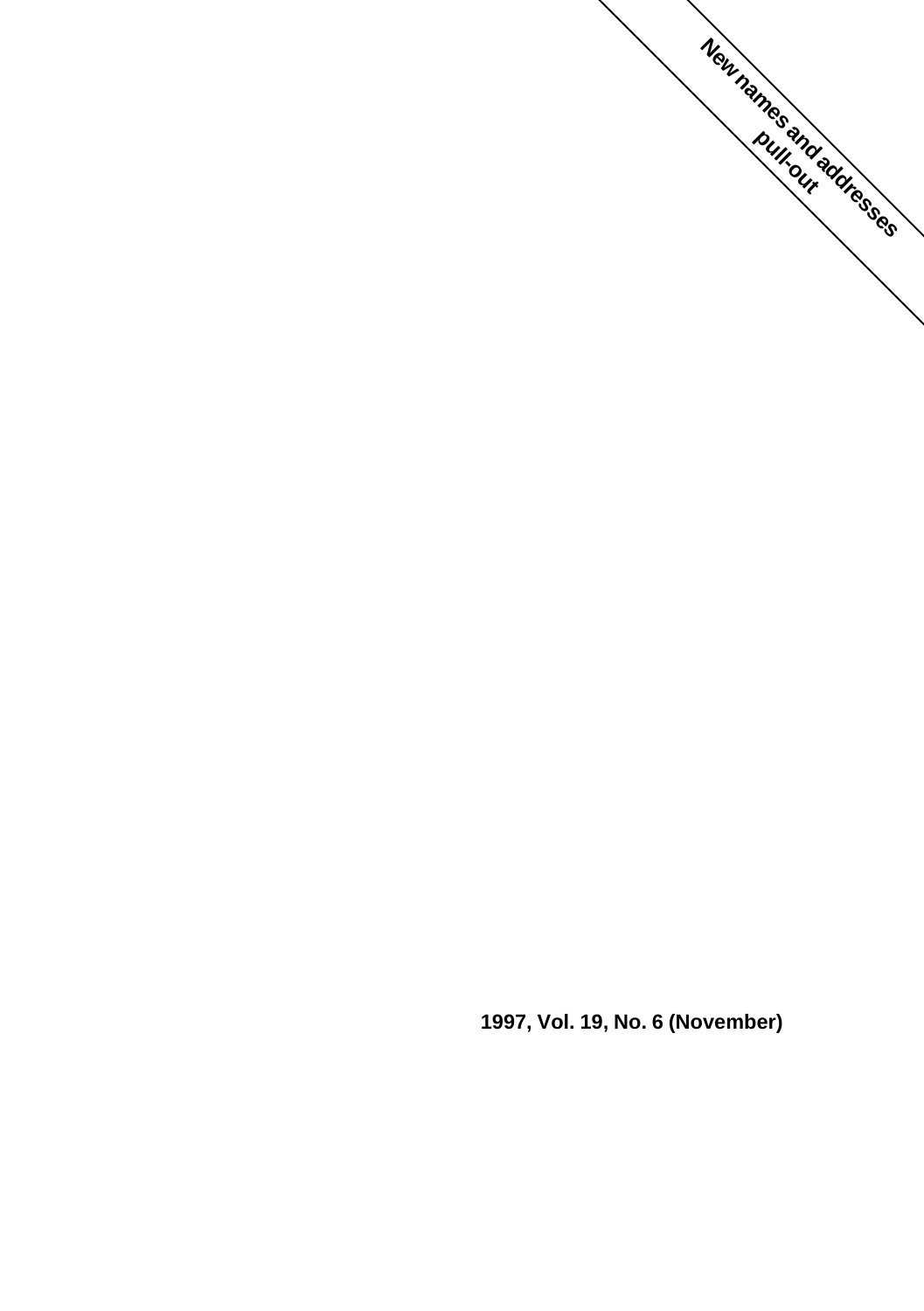# The news magazine of the International Union of Pure and Applied Chemistry (IUPAC)

#### PRODUCTION EDITOR: Howard Waller

All correspondence to be addressed to The Editor, Chemistry International, IUPAC Secretariat, PO Box 13757, Research Triangle Park, NC 27709-3757, USA. Telephone: +1 (919) 485 8700. Fax: +1 (919) 485 8706. E-mail: johnwjost@compuserve.com and http://chemistry.rsc.org/rsc/iupac.htm

#### Editorial Advisory Board

| Chairman:  | E. D. BECKER   | Secretary General                   |                   |              |
|------------|----------------|-------------------------------------|-------------------|--------------|
|            | E. BUNCEL      | <b>CHEMRAWN Committee</b>           | G. SOMSEN         | Division 1   |
|            | A. SMITH       | Committee on Chemistry and Industry | G. J. LEIGH       | Division II  |
|            | D. H. M. BOWEN | Committee on Printed and Electronic | G. SAVELLI        | Division III |
|            |                | <b>Publications</b>                 | A. ABE            | Division IV  |
|            | I. M. MILLS    | Interdivisional Committee on        | F. INGMAN         | Division V   |
|            |                | Nomenclature and Symbols            | T. R. ROBERTS     | Division VI  |
|            | M. E. PESTANA  | Committee on Teaching of Chemistry  | (To be appointed) | Division VII |
| Acting     |                |                                     |                   |              |
| Secretary: | J.W. JOST      | <b>Executive Director</b>           |                   |              |

#### **Subscriptions**

Six issues of Chemistry International will be published bimonthly in 1997 (one volume per annum) in January, March, May, July, September and November. The 1997 subscription rate including postage is GBP 75.00 (UK and overseas except North America) or USD 116.00 (US and Canada). The individual subscription rate is GBP 29.00 (UK and overseas except North America) or USD 42.00 (US and Canada). Microfiche subscriptions are available simultaneously with the printed edition, and microfilm at the end of the subscription year. Subscription orders may be placed directly with IUPAC's official publisher, Blackwell Science Ltd, PO Box 88, Oxford, UK; E-mail: journals.cs@blacksci.co.uk. Information on this journal can be accessed at http://www.blackwell-science.com/ products/journals/chem.htm

Advertising. Enquiries should be sent to the Advertising Manager, Blackwell Science Ltd, Osney Mead, Oxford OX2 0EL, UK. Telephone: +44 (0) 1865 206206, Telex 83355 Medbok G, Fax +44 (0)1865 721205.

Despatch. The news magazine is despatched within Europe by surface mail, to other continents by various forms of air-speeded delivery: to the US\* by air freight for forwarding by periodicals post, to India by air freight for guaranteeed local delivery, and to all other countries by Accelerated Surface Post.

#### Reproduction of Articles

Unless there is a footnote to the contrary, reproduction or translation of articles in this issue is encouraged, provided that it is accompanied by a reference to the original in Chemistry International. The Blackwell Science logo is a trade mark of Blackwell Science Ltd registered at the United Kingdom Trade Marks Registry. This journal is included in the ADONIS service, whereby copies of individual articles can be printed out from compact discs (cD-ROM) on demand.

\*Periodicals postage paid at Rahway, NJ. Post Master, send address changes to Chemistry International, c/o Mercury Airfreight International Inc., 2323 Randolf Avenue, Avenel, NJ 07001, USA.

**Front cover**: Dr Mo Williams receives a silver salver from Prof. Albert Fischli in recognition of 29 years' service to IUPAC (see page 179).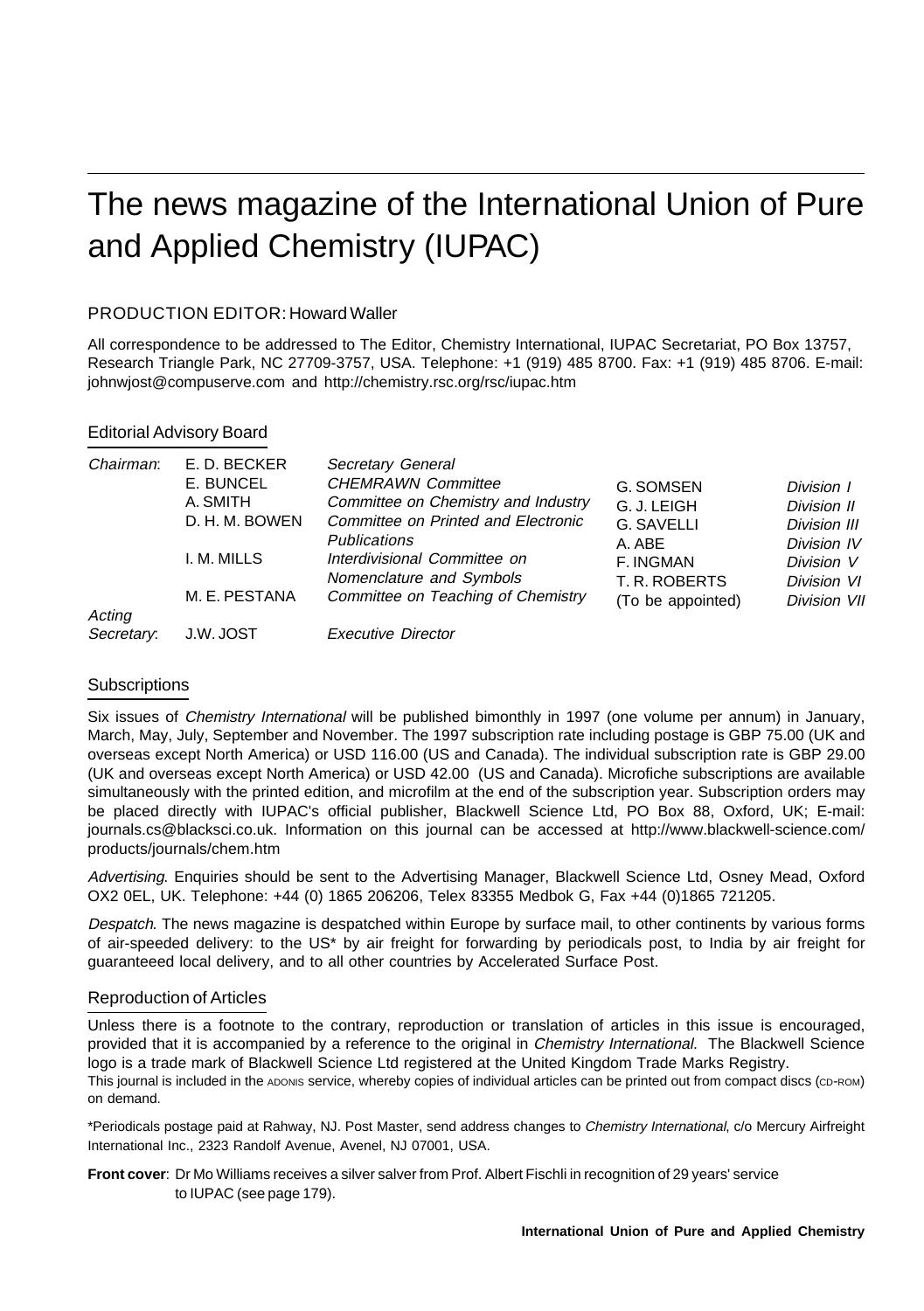## IUPAC Secretariat

PO Box 13757, Research Triangle Park, NC 27709-3757, USA. Tel.: +1 (919) 485 8700. Fax +1 (919) 485 8706. E-mail: johnwjost@compuserve.com

The International Union of Pure and Applied Chemistry (IUPAC), formed in 1919, is a voluntary nongovernmental, non-profit association of organizations, each of which represents the chemists of a member country.

Its objectives are:

- to promote continuing co-operation among the chemists of the member countries
- to study topics of international importance to pure and applied chemistry which need regulation, standardization, or codification
- to co-operate with other international organizations which deal with topics of a chemical nature
- to contribute to the advancement of pure and applied chemistry in all its aspects

The membership of IUPAC presently comprises 39 countries, each represented by a national organization, such as an academy of science or research council.

### National Adhering Organizations

Academy of Scientific Research and Technology **(Arab Republic of Egypt)** Asociación Química Argentina **(Argentina)** Australian Academy of Science **(Australia)** Ôsterreichische Akademie der Wissenschaften **(Austria)** Nationaal Comité voor Scheikunde/Comité National de Chimie **(Belgium)** Brazilian Chemistry Committee for IUPAC **(Brazil)** National Research Council of Canada **(Canada)** Sociedad Chilena de Química **(Chile)** Chinese Chemical Society, Beijing and Chemical Society located in Taipei **(China)** Croatian Chemical Society **(Croatia)** Czech National Committee for Chemistry **(Czech Republic)** Det Kongelige Danske Videnskabernes Selskab **(Denmark)** Deutscher Zentralausschuss für Chemie **(Federal Republic of Germany)** Suomen Kemian Seura **(Finland)** Comité National Français de la Chimie **(France)** Association of Greek Chemists **(Greece)** Hungarian Academy of Sciences **(Hungary)** Indian National Science Academy **(India)** Royal Irish Academy **(Ireland)**

Israel Academy of Sciences and Humanities **(Israel)** Consiglio Nazionale delle Ricerche **(Italy)** Science Council of Japan **(Japan)** Kuwait Chemical Society **(Kuwait)** Koninkliijke Nederlandse Chemische Vereniging **(Netherlands)** Royal Society of New Zealand **(New Zealand)** Norsk Kjemisk Selskap **(Norway)** Polska Akademia Nauk **(Poland)** Sociedade Portuguesa de Quimica **(Portugal)** Korean Chemical Society **(Republic of Korea)** Foundation for Research Development **(Republic of South Africa)** Russian Academy of Sciences **(Russia)** King Adbulaziz City for Science and Technology **(Saudi Arabia)** Slovak National Committee for Chemistry **(Slovakia)** Slovenian Chemical Society **(Slovenia)** Comisión Interministerial de Ciencias y Technología **(Spain)** Svenska Nationalkommittén för Kemi **(Sweden)** Neue Schweizerisches Chemische Gesellschaft **(Switzerland)** Royal Society **(United Kingdom)** National Research Council, National Academy of Sciences **(USA)**